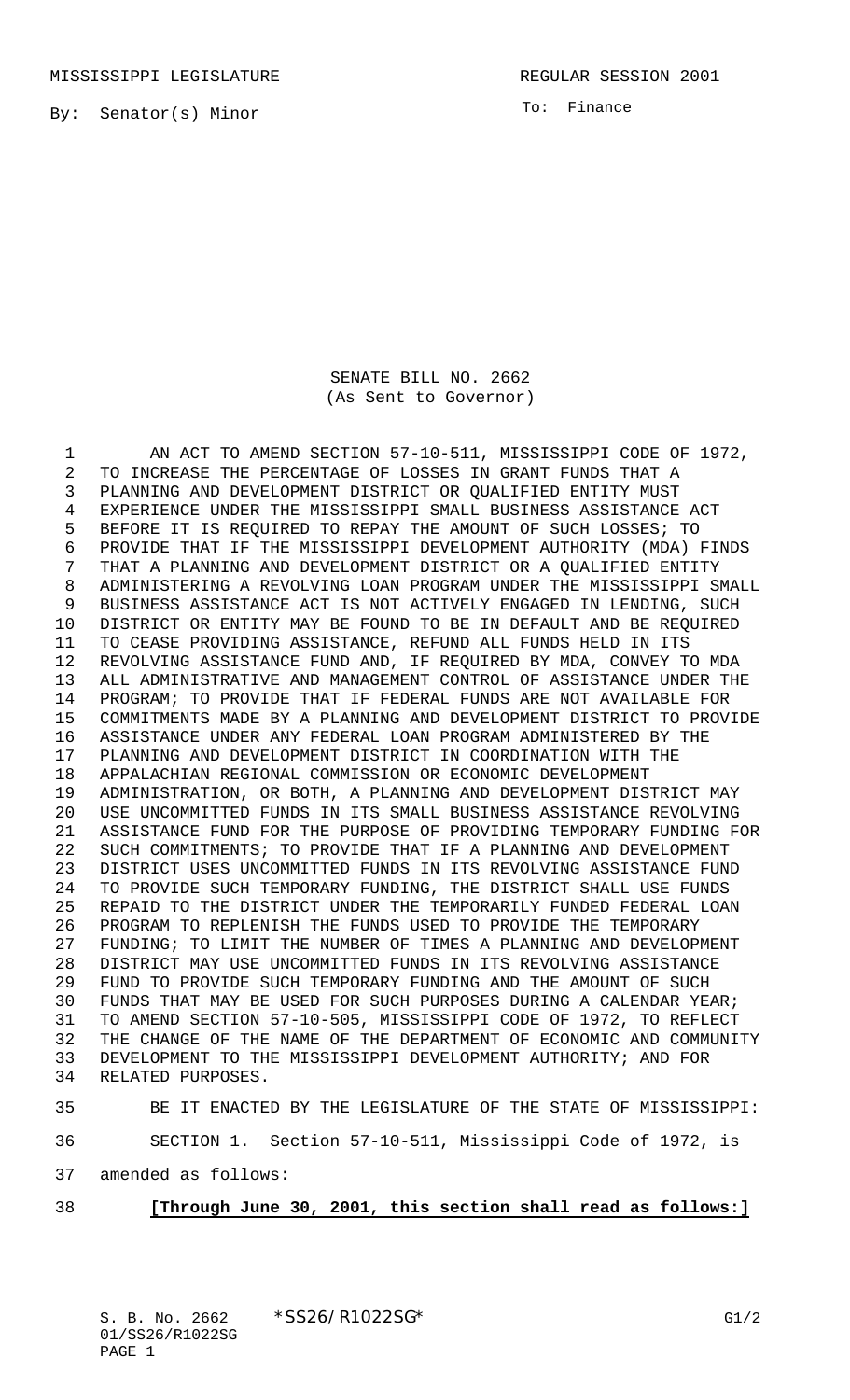57-10-511. MDA shall grant funds under this article to a planning and development district or qualified entity in accordance with the following terms and conditions:

 (a) Grant funds received by a planning and development district or qualified entity in accordance with this article shall be used by the planning and development district or qualified entity to establish a revolving assistance fund for the purpose of providing assistance to small businesses in accordance with this article. Except as otherwise allowed in this article, all principal and interest payments by small businesses in repayment of such assistance shall be eligible for and used by the planning and development district or qualified entity for additional assistance to small businesses in accordance with this article.

S. B. No. 2662 \*SS26/R1022SG\* 01/SS26/R1022SG PAGE 2 (b) Each planning and development district meeting the criteria set forth in this article shall receive an initial grant of not to exceed One Million Dollars (\$1,000,000.00) for the purpose of establishing the program within its area in accordance with this article. Each qualified entity meeting the criteria set forth in this article shall be eligible to receive an initial grant of Five Hundred Thousand Dollars (\$500,000.00) for the purpose of establishing the program within the area it serves in accordance with this article. The total amount of initial grants to planning and development districts shall not exceed Ten Million Dollars (\$10,000,000.00) and the total amount of initial grants for qualified entities shall not exceed Two Million Dollars (\$2,000,000.00). Each planning and development district or qualified entity receiving an initial grant shall have twelve (12) months in which to make binding commitments to provide assistance to small businesses in the principal amount of the initial grant in accordance with this article. Grant funds not committed to provide assistance to small businesses at the end of twelve (12) months after receipt thereof by the planning and development district or qualified entity shall be returned to MDA for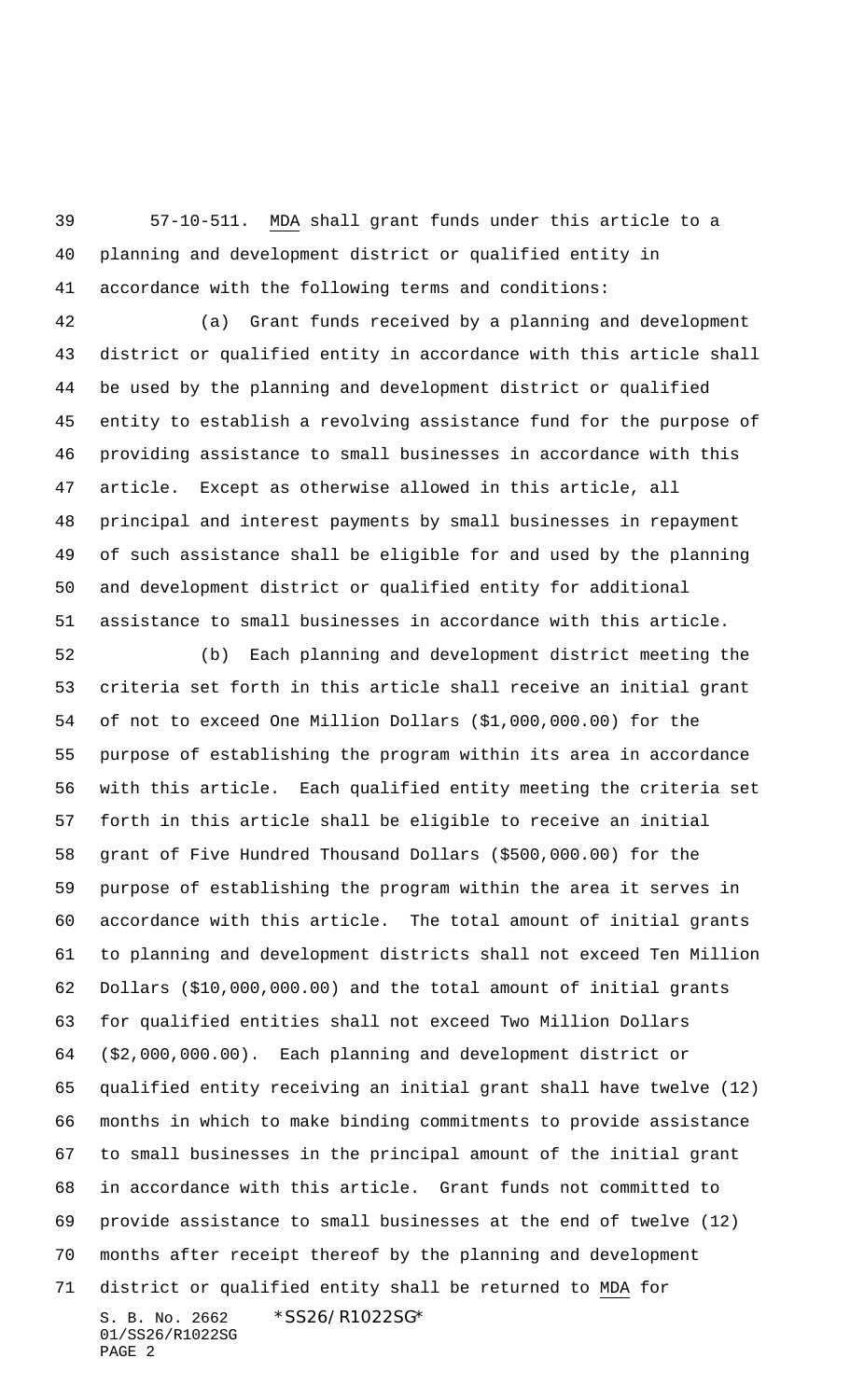placement in a pool to be redistributed by MDA to planning and development districts or qualified entities which have binding commitments to distribute as assistance all their initial grant funds and have pending applications for additional assistance in accordance with this article. Any planning and development district or qualified entity returning any such grant funds to MDA shall be required at the time such initial grant funds are returned to deliver to the State Treasury, for deposit in the General Fund, interest on the amount of such returned funds at the same rate as any bonds or notes of the State of Mississippi issued pursuant to this article to provide such grant funds.

S. B. No. 2662 \*SS26/R1022SG\* 01/SS26/R1022SG PAGE 3 (c) After all of the initial grant funds have been provided as assistance to small businesses in accordance with this article, MDA shall distribute additional grant funds to each planning and development district or qualified entity qualified under this article to receive and requesting such funds in whatever amounts MDA deems appropriate and when needed by such planning and development districts or qualified entities to provide additional assistance to small businesses in accordance with this article. The schedule for distributing such funds shall be determined by MDA. Funds distributed to planning and development districts and qualified entities pursuant to this paragraph shall be in addition to funds distributed to planning and development districts and qualified entities pursuant to paragraph (b) of this section. The total amount of grants issued pursuant to this paragraph shall not exceed Twenty Million Dollars (\$20,000,000.00) for planning and development districts or qualified entities. Grant funds not committed to provide assistance to small businesses at the end of twelve (12) months after receipt thereof by the planning and development district or qualified entity shall be returned to MDA for placement in a pool 103 to be redistributed by MDA to planning and development districts or qualified entities which have binding commitments to distribute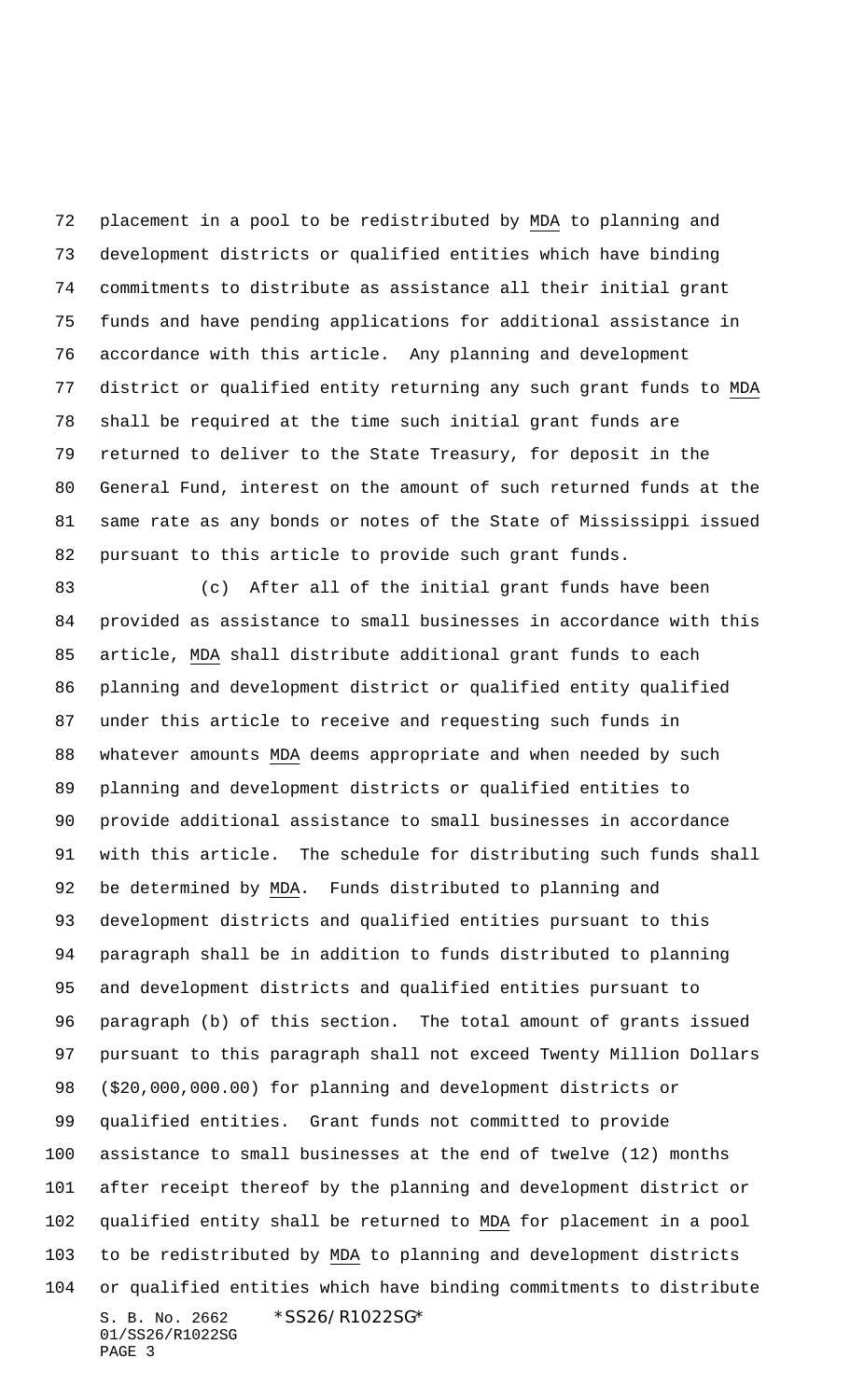as assistance all their initial grant funds and have pending applications for additional assistance in accordance with this article. Any planning and development district or qualified entity returning any such grant funds to MDA shall be required at the time such grant funds are returned to deliver to the State Treasury, for deposit in the General Fund, interest on the amount of such returned funds at the same rate as any bonds or notes of the State of Mississippi issued pursuant to this article to provide such grant funds.

 (d) A planning and development district or qualified entity participating in the program may utilize not more than fifty percent (50%) of interest earned on assistance provided to small businesses in accordance with this article for administration and management of the program, unless specifically 119 authorized to utilize more by MDA; provided, however, any interest earned on grant funds held by a planning and development district or qualified entity prior to the utilization of such grant funds to provide assistance to small businesses shall be placed in the revolving assistance fund of the planning and development district or qualified entity and shall not be expended for administration or management costs. Planning and development districts and qualified entities may retain fifty percent (50%) of the interest earned on repayment funds that are being held on deposit in anticipation of relending to aid in the administration and management of the program. Each planning and development district and qualified entity shall file annually with the Secretary of the Senate and the Clerk of the House of Representatives not later than the first day of each regular legislative session a report which details any interest retained or utilized by the planning and development district or qualified entity pursuant to this paragraph (d).

S. B. No. 2662 \*SS26/R1022SG\* 01/SS26/R1022SG PAGE 4 (e) If a planning and development district or qualified entity participating in the program experiences losses from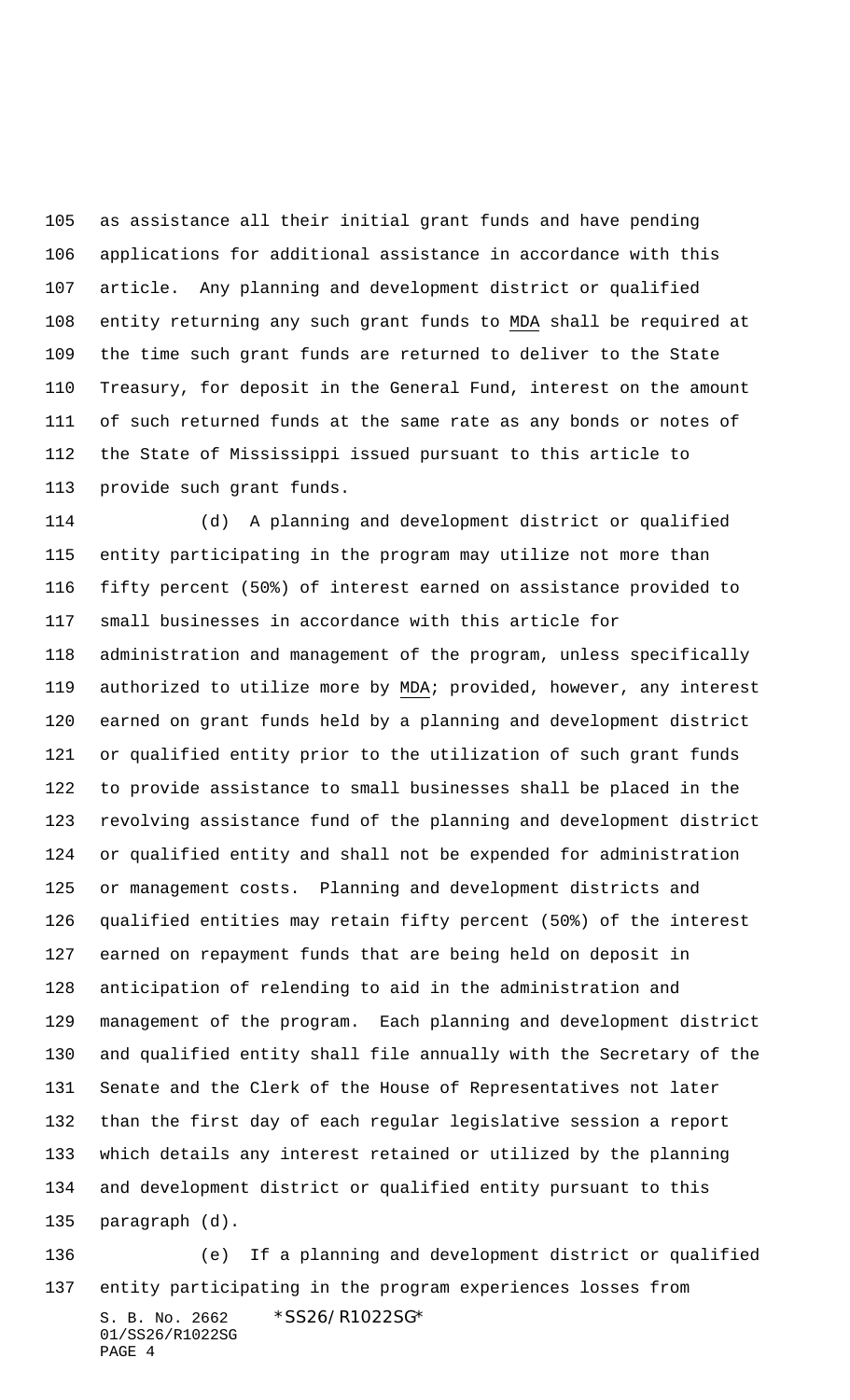assistance provided pursuant to the program in excess of fifty percent (50%) of the amount of grant funds received by the planning and development district or qualified entity, the planning and development district or qualified entity shall repay the State of Mississippi the amount of such losses in excess of fifty percent (50%) by delivering that amount to the State Treasury for deposit in the General Fund.

 (f) MDA shall assist each planning and development district or qualified entity participating in the program in connection with such planning and development district's or qualified entity's compliance with this article.

 (g) Each planning and development district or qualified entity participating in the program shall submit the following reports to the House Ways and Means Committee, the Senate Economic Development, Tourism and Parks Committee and MDA:

 (i) An annual audit of grant funds received in connection with the program; and

 (ii) A semiannual report on July 30 and January 30 of each year, describing all assistance provided to small businesses pursuant to the program, such reports to include without limitation the following: a description of each small business receiving assistance; the project to be assisted and purpose of assistance; a description of each loan and equity investment, including the terms and conditions thereof and use of the funds assistance by the small business; history of the assistance pool, including principal amount loaned, interest earned, interest expended for administration and management, principal amount of equity investments, assistance funds available, and losses; and a statement of jobs created or retained as a result of the assistance program.

S. B. No. 2662 \*SS26/R1022SG\* 01/SS26/R1022SG PAGE 5 (h) If MDA determines that a district or entity has provided assistance to small businesses in a manner inconsistent with the provisions of this article, then the amount of such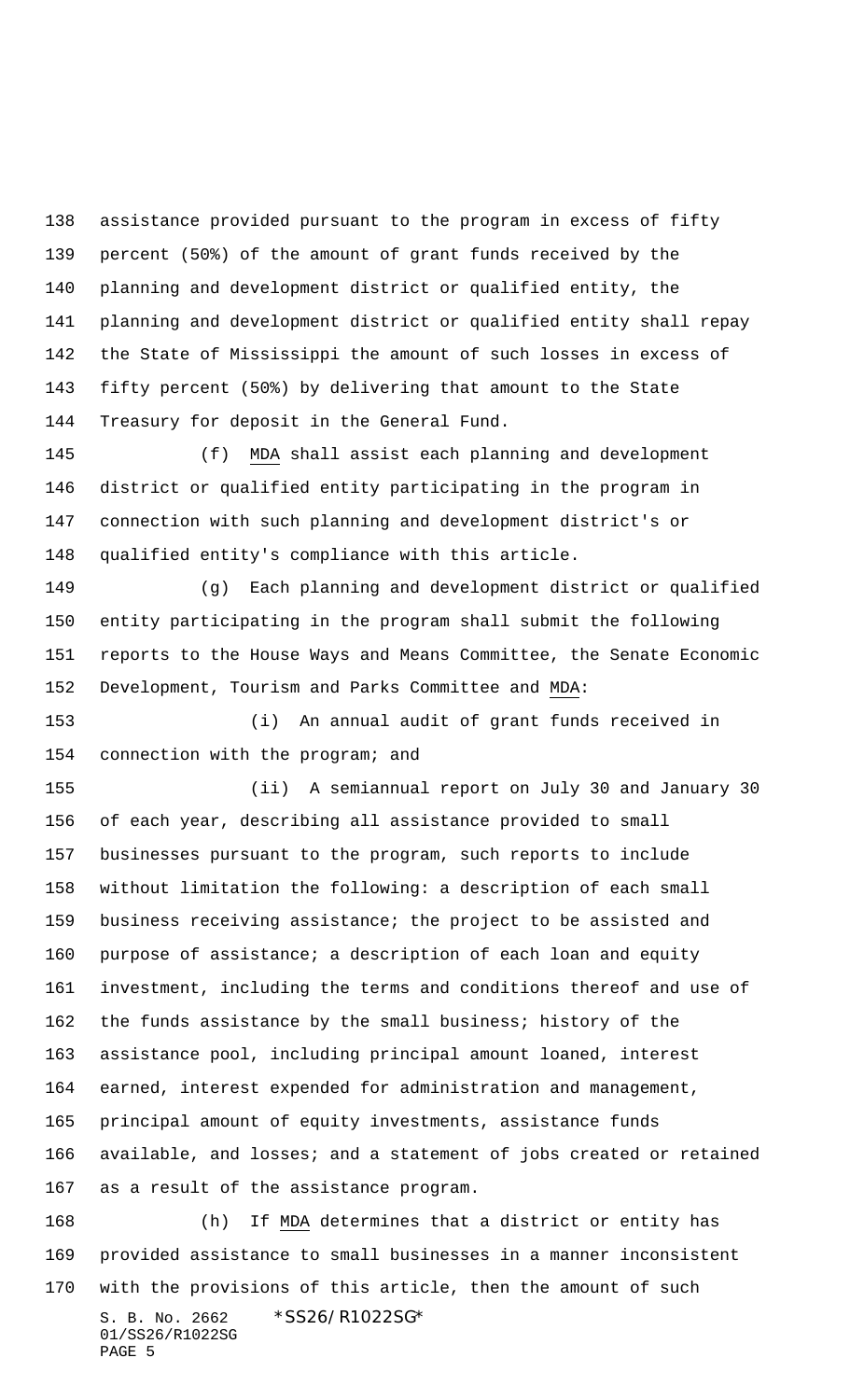assistance so provided shall be withheld by MDA from any additional grant funds to which the district or entity becomes entitled under this article. If MDA determines, after notifying such district or entity twice in writing and providing such district or entity a reasonable opportunity to comply, that a planning and development district or qualified entity has consistently failed to comply with this article in connection with the program, MDA may declare such planning and development district or qualified entity in default under the program and, upon receipt of notice thereof from MDA, such planning and development district or qualified entity shall immediately cease providing assistance under the program, shall refund to MDA for distribution to other planning and development districts or qualified entities all funds held in its revolving assistance fund and, if required by MDA, shall convey to MDA all administrative and management control of assistance provided by it under the program.

S. B. No. 2662 \*SS26/R1022SG\* 01/SS26/R1022SG PAGE 6 188 (i) Notwithstanding any other provision of this article to the contrary, if federal funds are not available for commitments made by a planning and development district to provide assistance under any federal loan program administered by the planning and development district in coordination with the Appalachian Regional Commission or Economic Development Administration, or both, a planning and development district may use funds in its revolving assistance fund, which have not been committed otherwise to provide assistance, for the purpose of providing temporary funding for such commitments. If a planning and development district uses uncommitted funds in its revolving assistance fund to provide such temporary funding, the district shall use funds repaid to the district under the temporarily funded federal loan program to replenish the funds used to provide the temporary funding. Funds used by a planning and development district to provide temporary funding under this paragraph (j)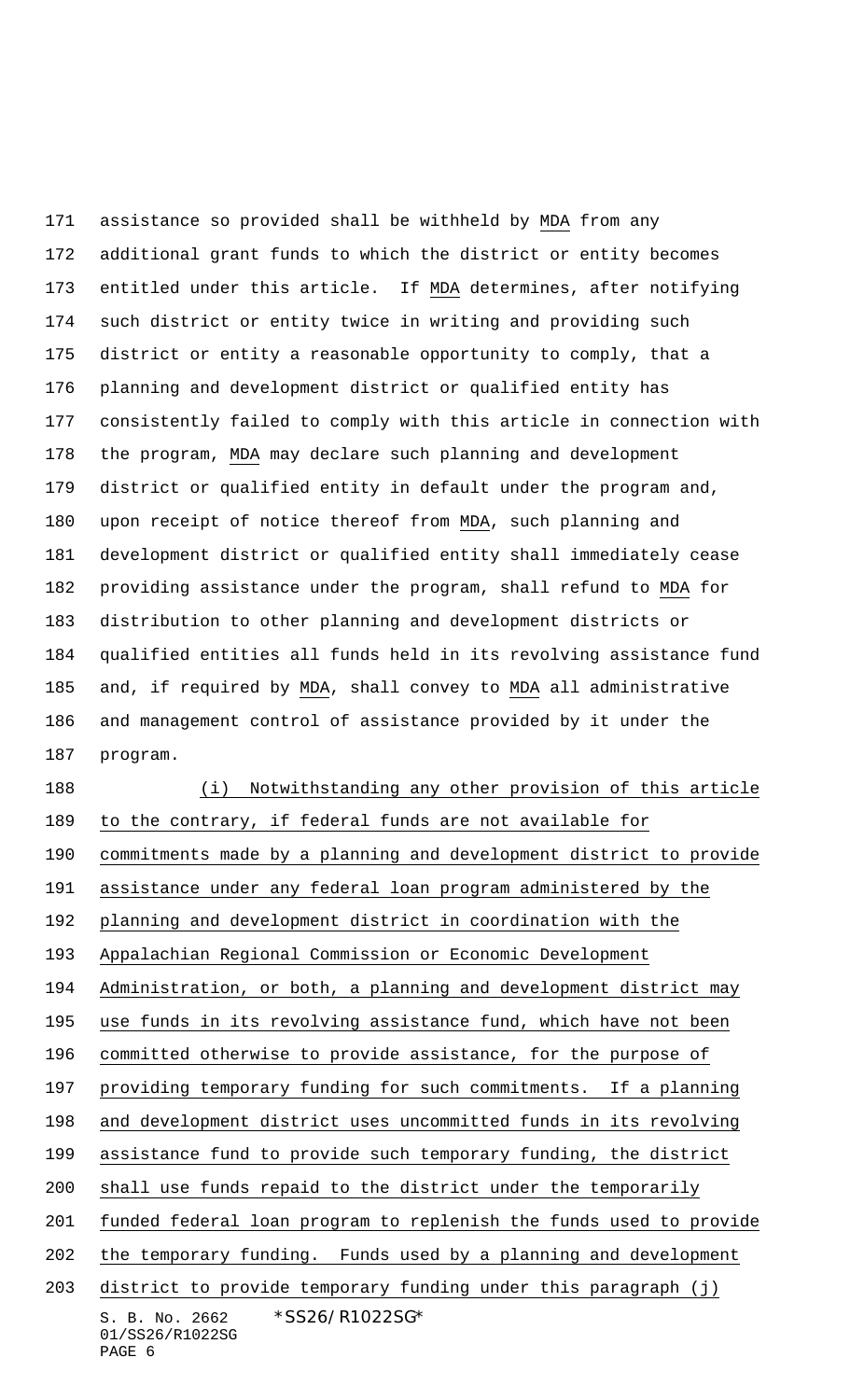must be repaid to the district's revolving assistance fund no later than twelve (12) months after the date the district provides the temporary funding. A planning and development district may not use uncommitted funds in its revolving assistance fund to provide temporary funding under this paragraph (i) on more than two (2) occasions during a calendar year. A planning and development district may provide temporary funding for multiple commitments on each such occasion. The maximum aggregate amount of uncommitted funds in a revolving assistance fund that may be used for such purposes during a calendar year shall not exceed seventy percent (70%) of the uncommitted funds in the revolving assistance fund on the date the district first provides temporary funding during the calendar year.

## **[From and after July 1, 2001, this section shall read as follows:]**

 57-10-511. MDA shall grant funds under this article to a planning and development district or qualified entity in accordance with the following terms and conditions:

 (a) Grant funds received by a planning and development district or qualified entity in accordance with this article shall be used by the planning and development district or qualified entity to establish a revolving assistance fund for the purpose of providing assistance to small businesses in accordance with this article. Except as otherwise allowed in this article, all principal and interest payments by small businesses in repayment of such assistance shall be eligible for and used by the planning and development district or qualified entity for additional assistance to small businesses in accordance with this article.

S. B. No. 2662 \*SS26/R1022SG\* 01/SS26/R1022SG PAGE 7 (b) Each planning and development district meeting the criteria set forth in this article shall receive an initial grant of not to exceed One Million Dollars (\$1,000,000.00) for the purpose of establishing the program within its area in accordance with this article. Each qualified entity meeting the criteria set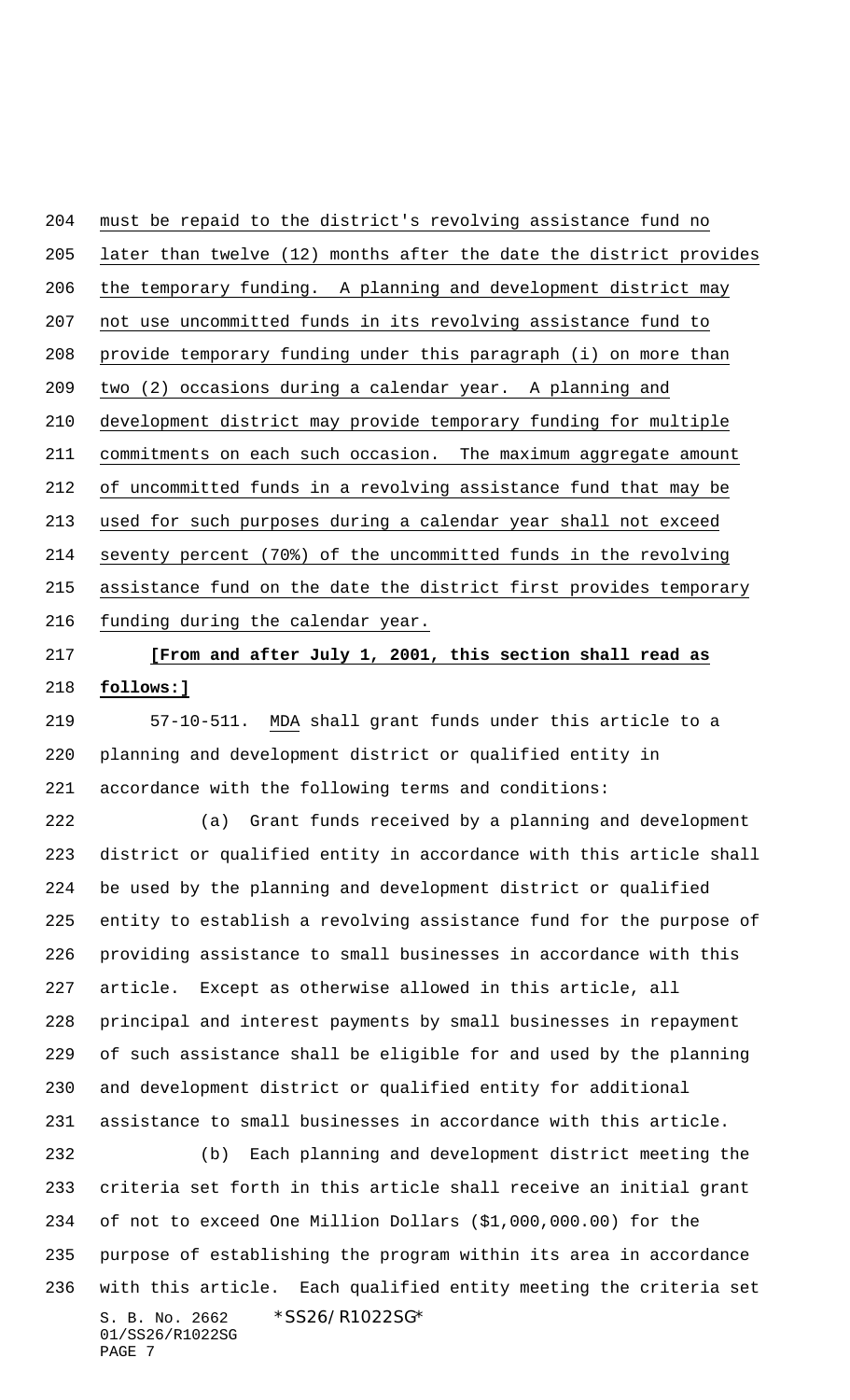forth in this article shall be eligible to receive an initial grant of Five Hundred Thousand Dollars (\$500,000.00) for the purpose of establishing the program within the area it serves in accordance with this article. The total amount of initial grants to planning and development districts shall not exceed Ten Million Dollars (\$10,000,000.00) and the total amount of initial grants for qualified entities shall not exceed Two Million Dollars (\$2,000,000.00). Each planning and development district or qualified entity receiving an initial grant shall have twelve (12) months in which to make binding commitments to provide assistance to small businesses in the principal amount of the initial grant in accordance with this article. Grant funds not committed to provide assistance to small businesses at the end of twelve (12) months after receipt thereof by the planning and development district or qualified entity shall be returned to MDA for placement in a pool to be redistributed by MDA to planning and development districts or qualified entities which have binding commitments to distribute as assistance all their initial grant funds and have pending applications for additional assistance in accordance with this article. Any planning and development district or qualified entity returning any such grant funds to MDA shall be required at the time such initial grant funds are returned to deliver to the State Treasury, for deposit in the General Fund, interest on the amount of such returned funds at the same rate as any bonds or notes of the State of Mississippi issued pursuant to this article to provide such grant funds.

S. B. No. 2662 \*SS26/R1022SG\* 01/SS26/R1022SG PAGE 8 (c) After all of the initial grant funds have been provided as assistance to small businesses in accordance with this article, MDA shall distribute additional grant funds to each planning and development district or qualified entity qualified under this article to receive and requesting such funds in whatever amounts MDA deems appropriate and when needed by such planning and development districts or qualified entities to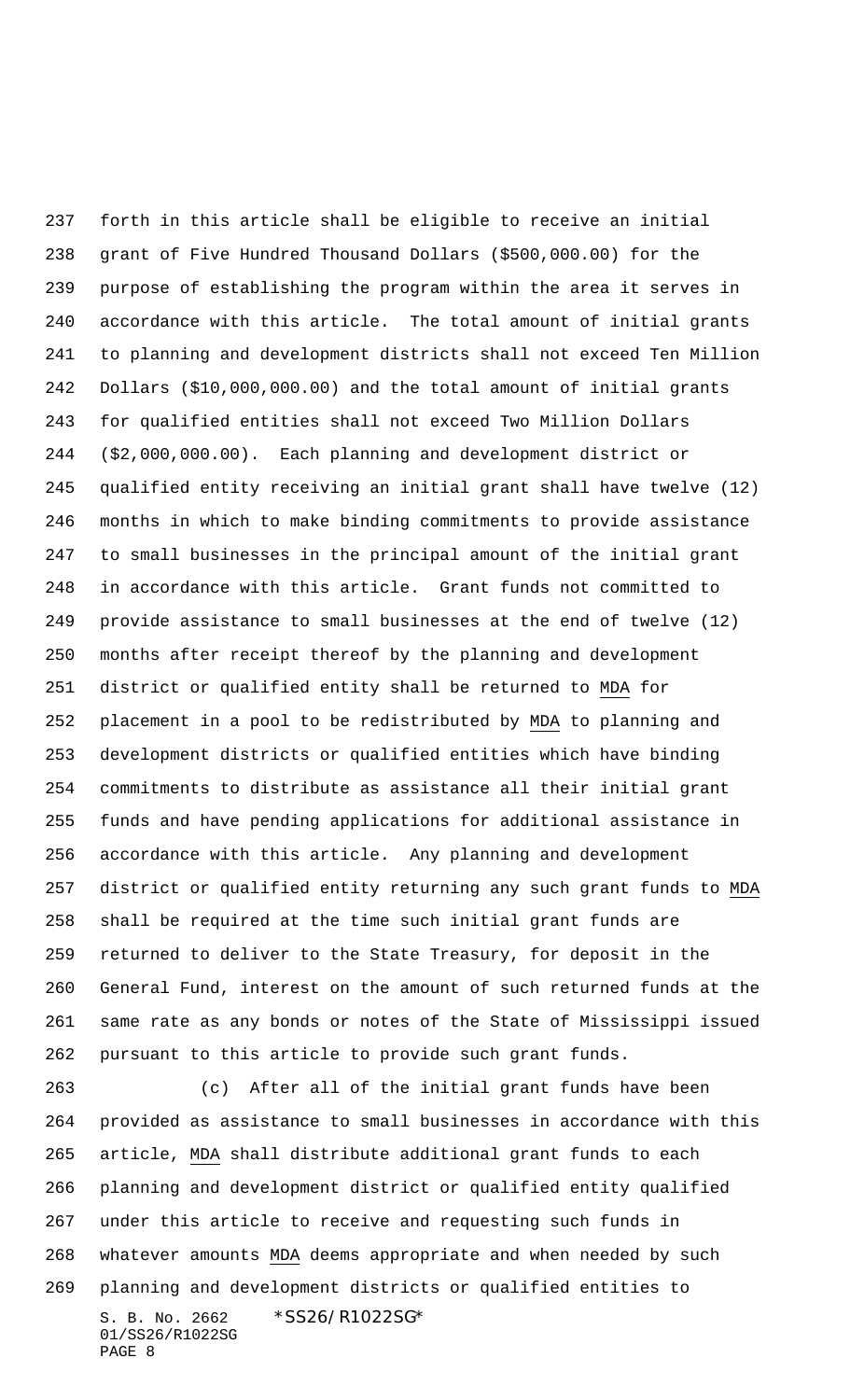provide additional assistance to small businesses in accordance with this article. The schedule for distributing such funds shall be determined by MDA. Funds distributed to planning and development districts and qualified entities pursuant to this paragraph shall be in addition to funds distributed to planning and development districts and qualified entities pursuant to paragraph (b) of this section. The total amount of grants issued pursuant to this paragraph shall not exceed Twenty Million Dollars (\$20,000,000.00) for planning and development districts or qualified entities. Grant funds not committed to provide assistance to small businesses at the end of twelve (12) months after receipt thereof by the planning and development district or qualified entity shall be returned to MDA for placement in a pool to be redistributed by MDA to planning and development districts or qualified entities which have binding commitments to distribute as assistance all their initial grant funds and have pending applications for additional assistance in accordance with this article. Any planning and development district or qualified entity returning any such grant funds to MDA shall be required at the time such grant funds are returned to deliver to the State Treasury, for deposit in the General Fund, interest on the amount of such returned funds at the same rate as any bonds or notes of the State of Mississippi issued pursuant to this article to provide such grant funds.

S. B. No. 2662 \*SS26/R1022SG\* 01/SS26/R1022SG PAGE 9 (d) A planning and development district or qualified entity participating in the program may utilize not more than fifty percent (50%) of interest earned on assistance provided to small businesses in accordance with this article for administration and management of the program, unless specifically authorized to utilize more by MDA; provided, however, any interest earned on grant funds held by a planning and development district or qualified entity prior to the utilization of such grant funds to provide assistance to small businesses shall be placed in the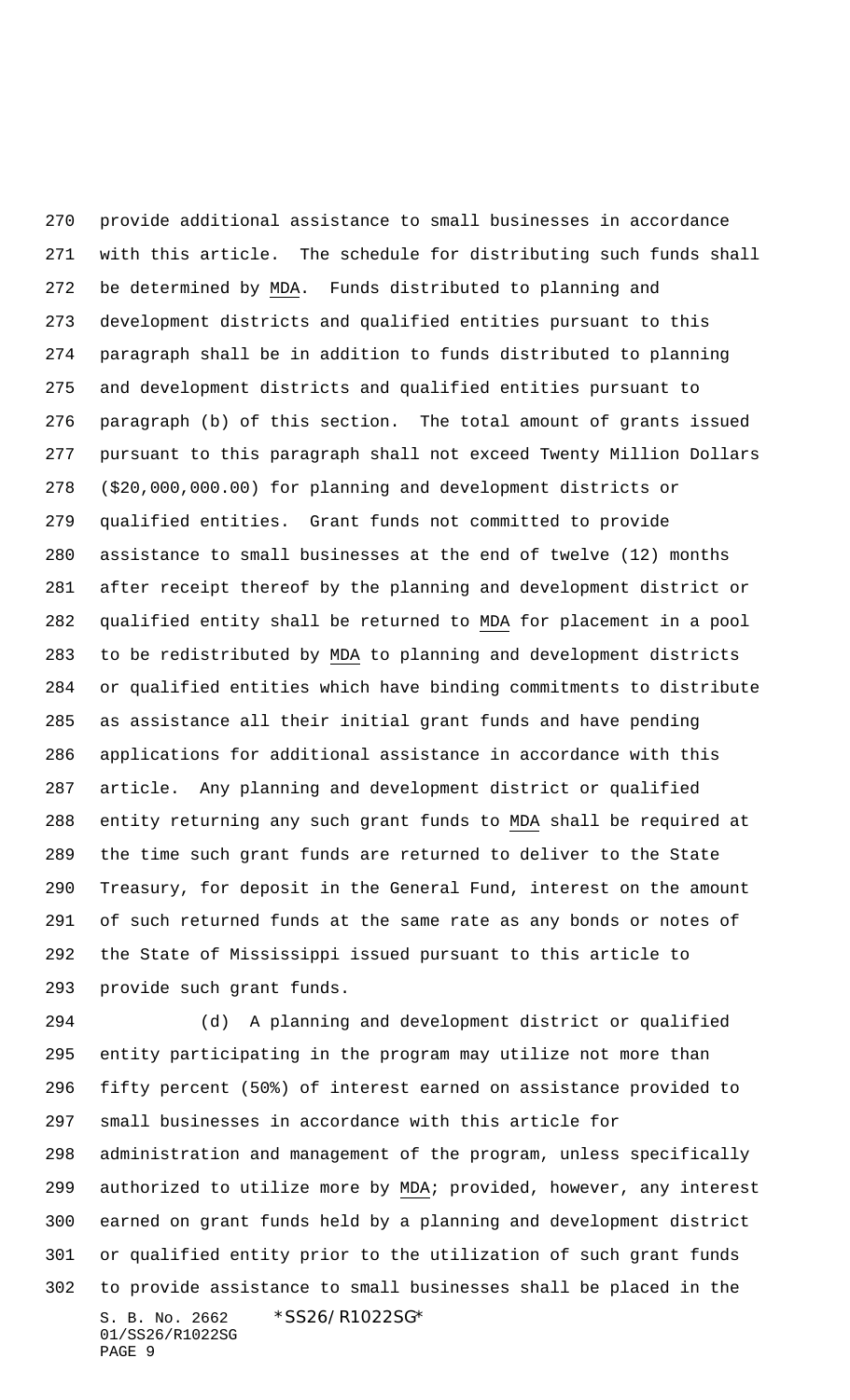revolving assistance fund of the planning and development district or qualified entity and shall not be expended for administration or management costs. Planning and development districts and qualified entities may retain fifty percent (50%) of the interest earned on repayment funds that are being held on deposit in anticipation of relending to aid in the administration and management of the program. Each planning and development district and qualified entity shall file annually with the Secretary of the Senate and the Clerk of the House of Representatives not later than the first day of each regular legislative session a report which details any interest retained or utilized by the planning and development district or qualified entity pursuant to this paragraph (d).

 (e) If a planning and development district or qualified entity participating in the program experiences losses from assistance provided pursuant to the program in excess of sixty percent (60%) of the amount of grant funds received by the planning and development district or qualified entity, the planning and development district or qualified entity shall repay the State of Mississippi the amount of such losses in excess of sixty percent (60%) by delivering that amount to the State Treasury for deposit in the General Fund.

 (f) MDA shall assist each planning and development district or qualified entity participating in the program in connection with such planning and development district's or qualified entity's compliance with this article.

 (g) Each planning and development district or qualified entity participating in the program shall submit the following reports to the House Ways and Means Committee, the Senate Economic Development, Tourism and Parks Committee and MDA:

 (i) An annual audit of grant funds received in connection with the program; and

S. B. No. 2662 \*SS26/R1022SG\* 01/SS26/R1022SG PAGE 10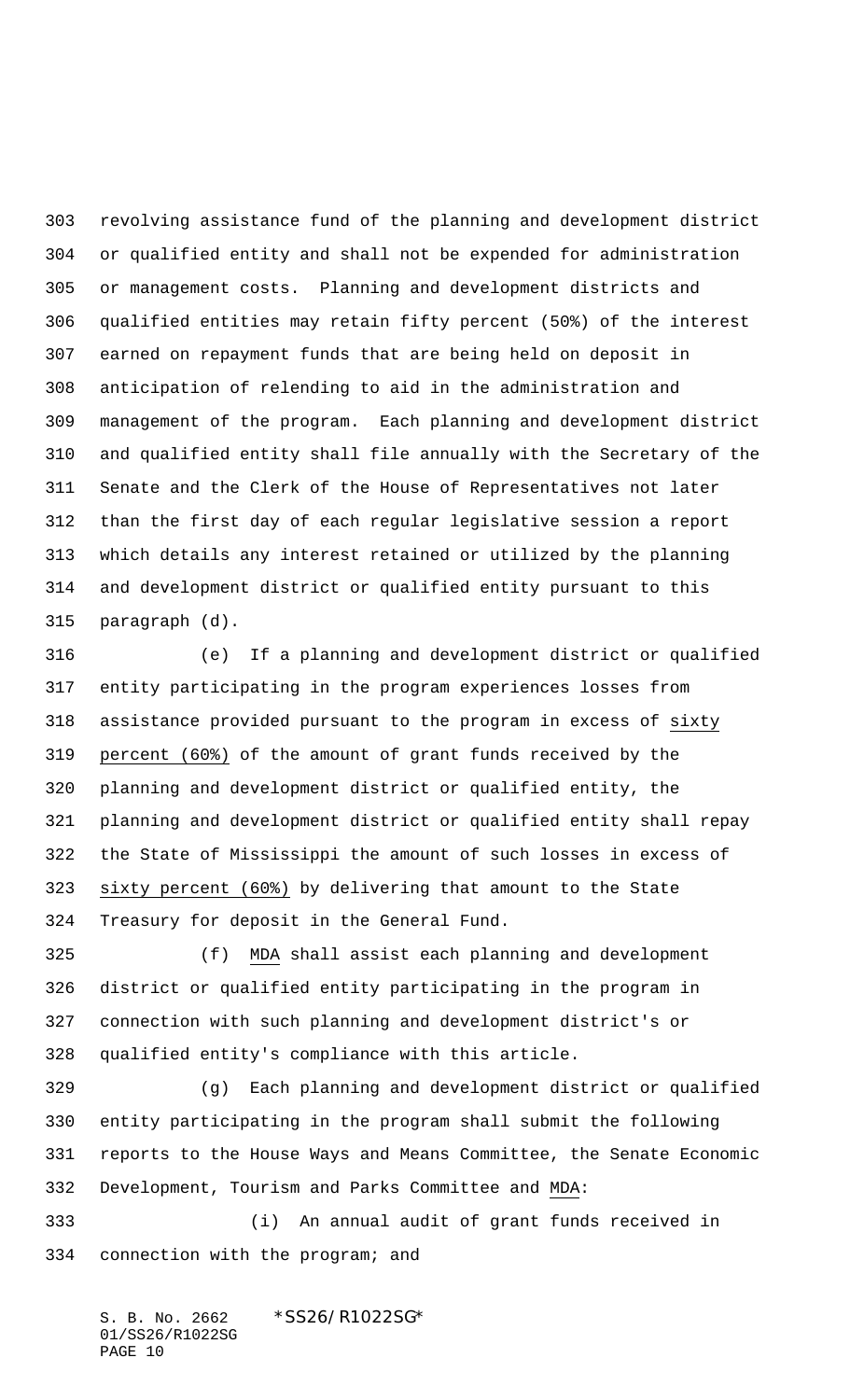(ii) A semiannual report on July 30 and January 30 of each year, describing all assistance provided to small businesses pursuant to the program, such reports to include without limitation the following: a description of each small business receiving assistance; the project to be assisted and purpose of assistance; a description of each loan and equity investment, including the terms and conditions thereof and use of the funds assistance by the small business; history of the assistance pool, including principal amount loaned, interest earned, interest expended for administration and management, principal amount of equity investments, assistance funds available, and losses; and a statement of jobs created or retained as a result of the assistance program.

 (h) If MDA determines that a district or entity has provided assistance to small businesses in a manner inconsistent with the provisions of this article, then the amount of such assistance so provided shall be withheld by MDA from any additional grant funds to which the district or entity becomes entitled under this article. If MDA determines, after notifying such district or entity twice in writing and providing such district or entity a reasonable opportunity to comply, that a planning and development district or qualified entity has consistently failed to comply with this article in connection with the program, MDA may declare such planning and development district or qualified entity in default under the program and, upon receipt of notice thereof from MDA, such planning and development district or qualified entity shall immediately cease providing assistance under the program, shall refund to MDA for distribution to other planning and development districts or qualified entities all funds held in its revolving assistance fund and, if required by MDA, shall convey to MDA all administrative and management control of assistance provided by it under the

program.

S. B. No. 2662 \*SS26/R1022SG\* 01/SS26/R1022SG PAGE 11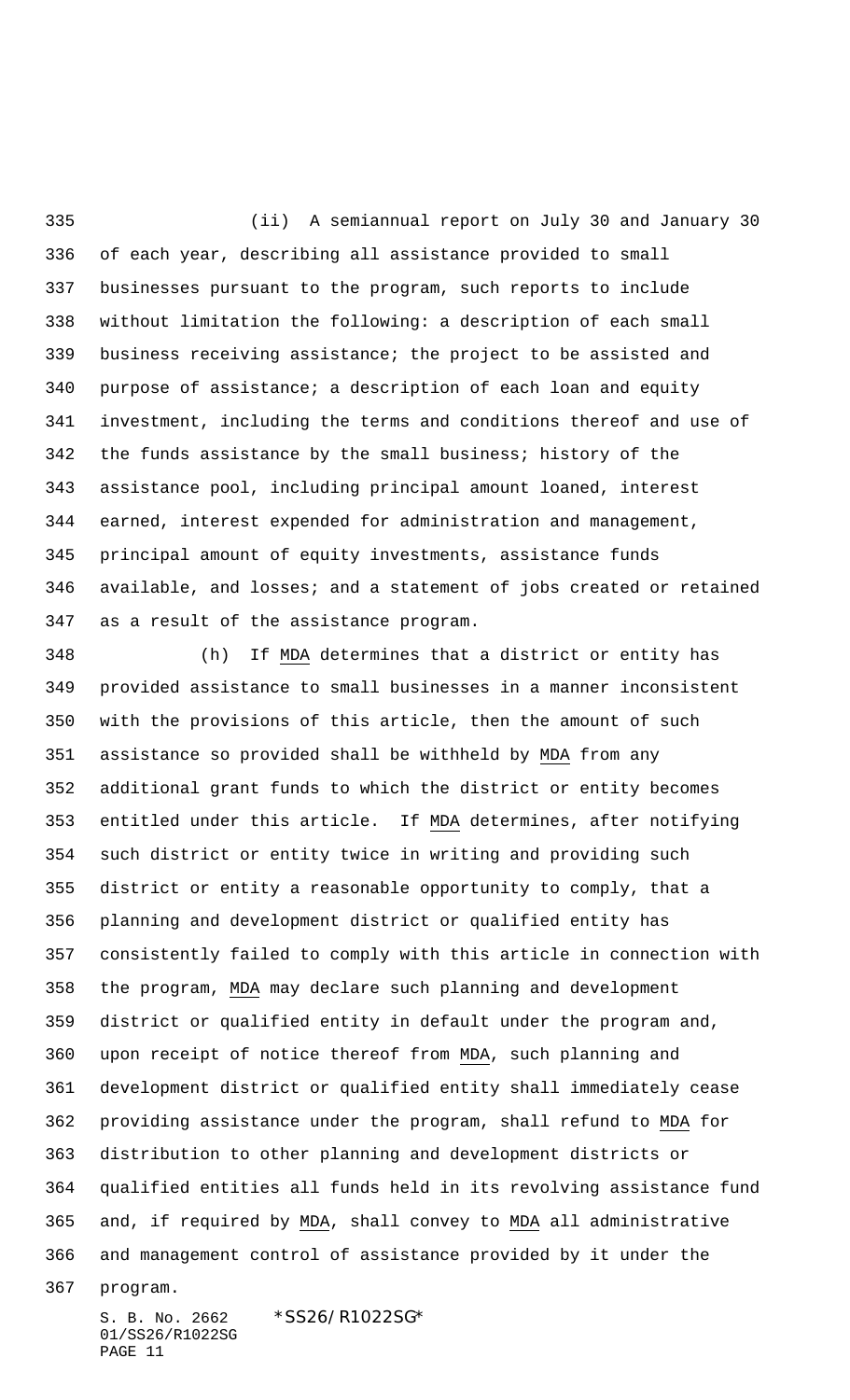S. B. No. 2662 \*SS26/R1022SG\* 01/SS26/R1022SG (i) If MDA determines, after notifying a planning and development district or qualified entity twice in writing and providing copies of such notification to each member of the Legislature in whose district or in a part of whose district such planning and development district or qualified entity is located and providing such district or entity a reasonable opportunity to take corrective action, that a planning and development district or a qualified entity administering a revolving assistance fund under the provisions of this article is not actively engaged in lending as defined by the rules and regulations of MDA, MDA may declare such planning and development district or qualified entity in default under the program and, upon receipt of notice thereof from MDA, such planning and development district or qualified entity shall immediately cease providing assistance under the program, shall refund to MDA for distribution to other planning and development districts or qualified entities all funds held in its revolving assistance fund and, if required by MDA, shall convey to MDA all administrative and management control of assistance provided by it under the program. (j) Notwithstanding any other provision of this article to the contrary, if federal funds are not available for commitments made by a planning and development district to provide assistance under any federal loan program administered by the planning and development district in coordination with the Appalachian Regional Commission or Economic Development Administration, or both, a planning and development district may use funds in its revolving assistance fund, which have not been committed otherwise to provide assistance, for the purpose of providing temporary funding for such commitments. If a planning and development district uses uncommitted funds in its revolving assistance fund to provide such temporary funding, the district shall use funds repaid to the district under the temporarily funded federal loan program to replenish the funds used to provide

## PAGE 12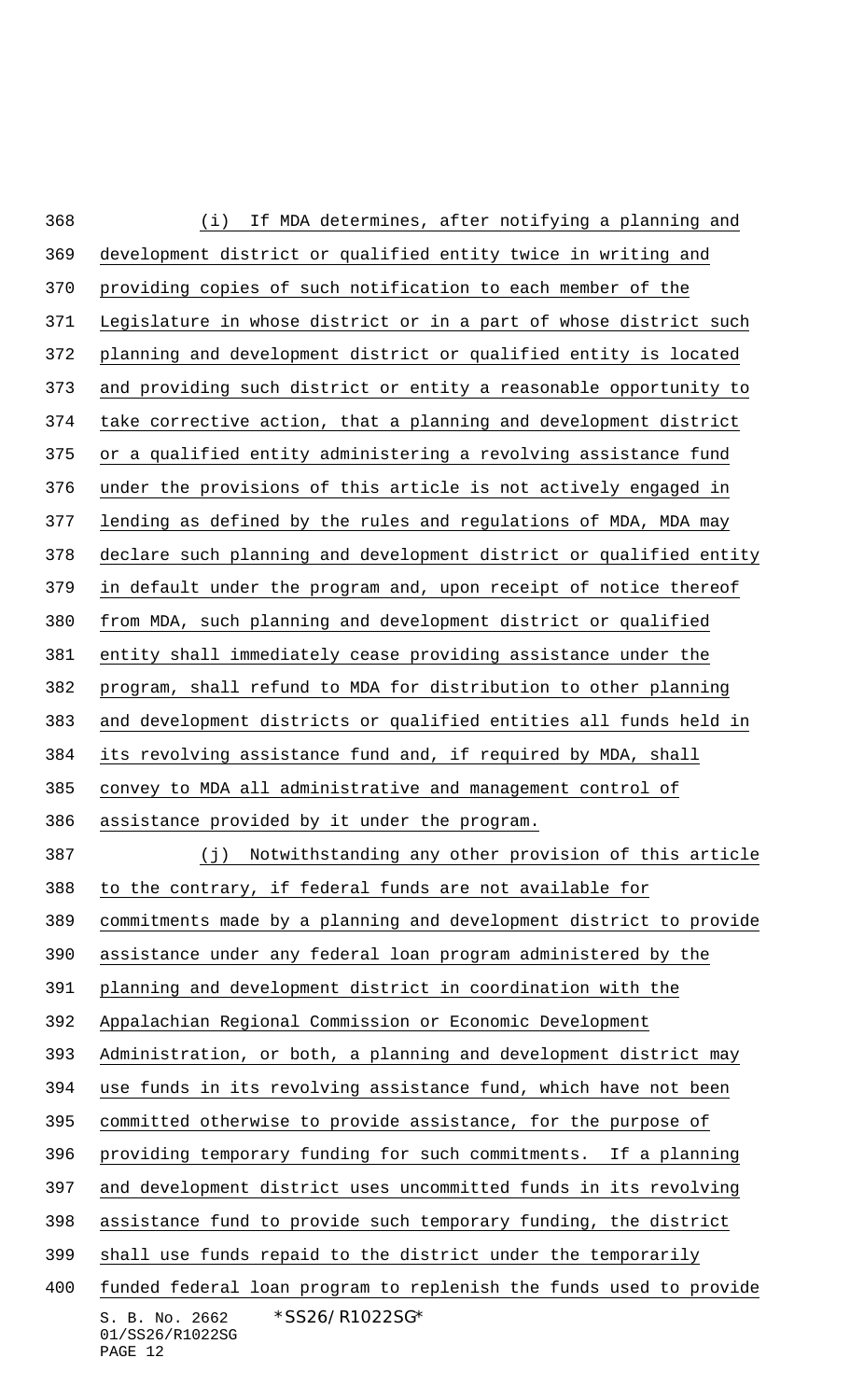the temporary funding. Funds used by a planning and development district to provide temporary funding under this paragraph (j) must be repaid to the district's revolving assistance fund no later than twelve (12) months after the date the district provides the temporary funding. A planning and development district may not use uncommitted funds in its revolving assistance fund to provide temporary funding under this paragraph (j) on more than two (2) occasions during a calendar year. A planning and development district may provide temporary funding for multiple commitments on each such occasion. The maximum aggregate amount of uncommitted funds in a revolving assistance fund that may be used for such purposes during a calendar year shall not exceed seventy percent (70%) of the uncommitted funds in the revolving assistance fund on the date the district first provides temporary funding during the calendar year. SECTION 2. Section 57-10-505, Mississippi Code of 1972, is amended as follows: 57-10-505. The following words and phrases when used in this article shall have the meaning given to them in this section unless the context clearly indicates otherwise: (a) "Assistance" means a loan to a small business or an equity investment in a small business by a planning and development district in accordance with this article. (b) "DECD" means the Mississippi Development Authority. (c) "Equity investment" means an investment in the ownership of a small business incorporated in Mississippi by a planning and development district in accordance with this article. (d) "General Fund" means the General Fund of the State of Mississippi. (e) "Loan" means a loan by a planning and development district to a small business in accordance with this article. (f) "MDA" means the Mississippi Development Authority.

S. B. No. 2662 \*SS26/R1022SG\* 01/SS26/R1022SG PAGE 13